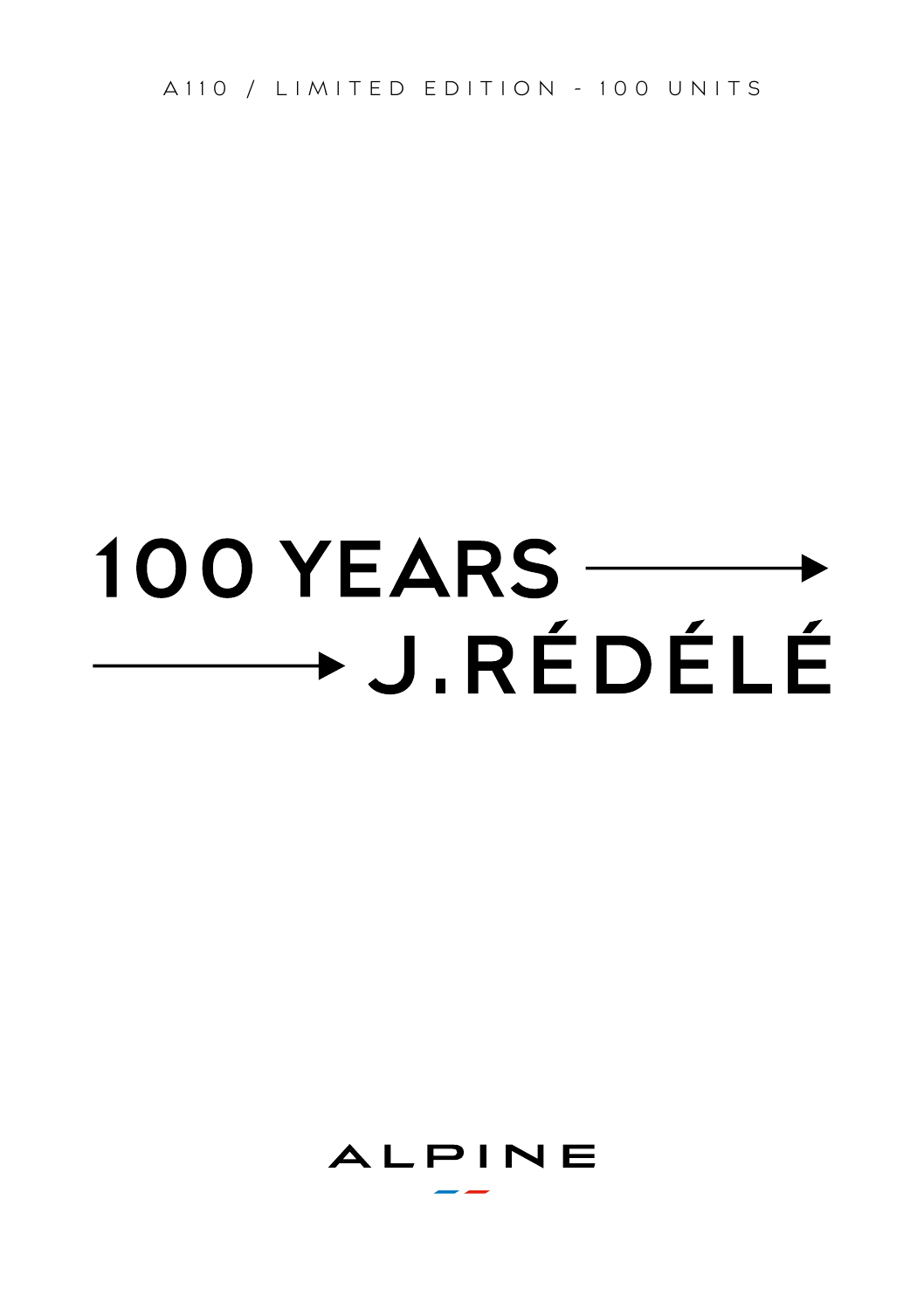

In 2022, Alpine celebrates the 100<sup>th</sup> anniversary of Jean Rédélé's birth by unveiling a unique version of the A110 GT, limited to 100 examples, celebrating the legacy and vision of its charismatic and visionary founder.

100 YEARS -- $\longrightarrow$  J.RÉDÉLÉ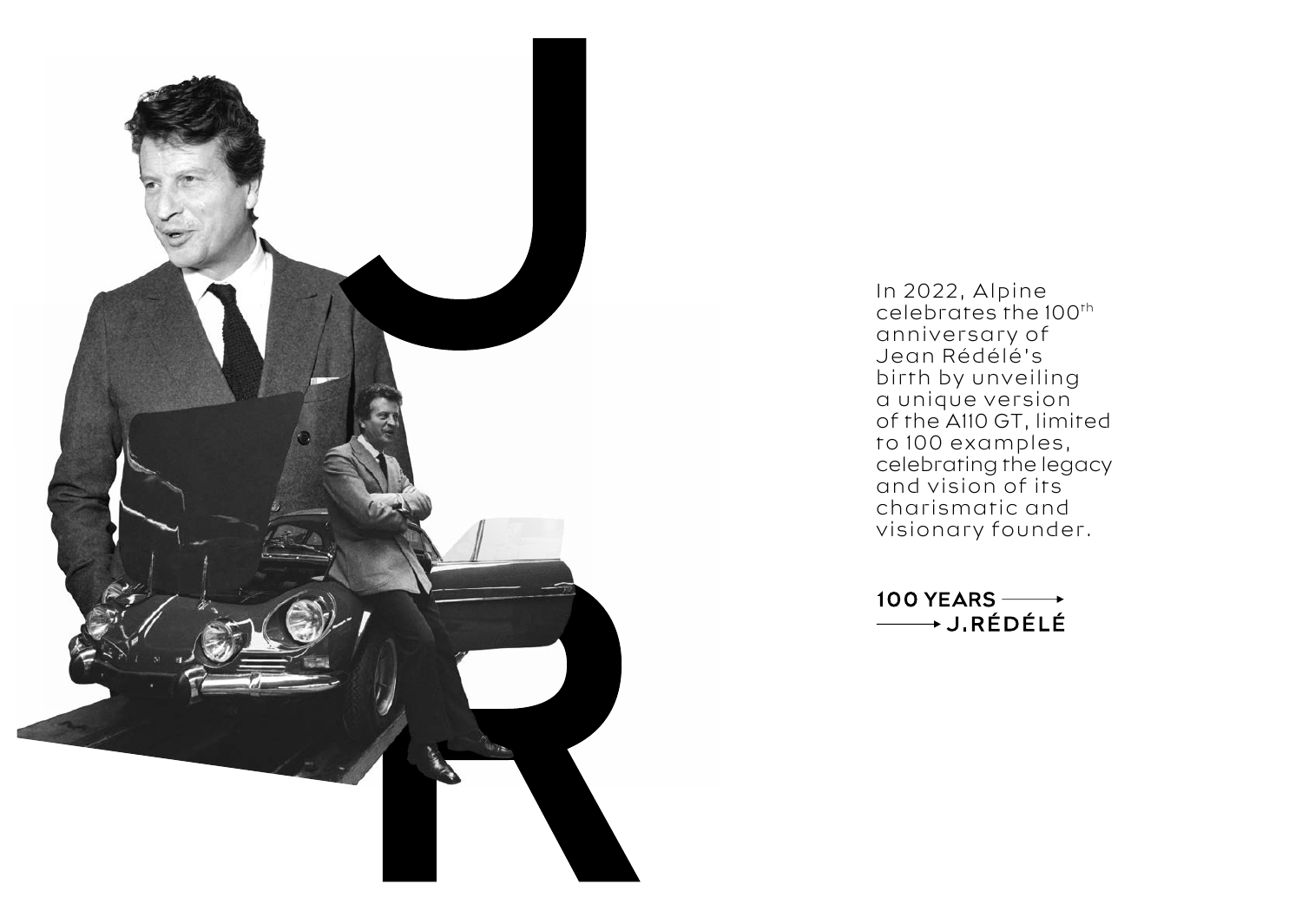The exclusive combination of the highgloss black roof and the Montebello Grey heritage colour, favoured by Jean Rédélé, but also that of the very first first Alpine sold in January 1963, reflects the spirit of Alpine Grand Touring. The A110 GT J. Rédélé embodies the elegance of the founder and his attention to detail, while also perpetuating the lightness and agility at the heart of Alpine's DNA. Like the first A110, the A110 GT J. Rédélé is designed and assembled in the Jean Rédélé factory in Dieppe.

Based on the GT version, this A110 is ideal for everyday use thanks to the particular care given to comfort and elegance. The Grand Prix wheels with silver calipers add dynamism to this exclusive edition. Inside, a refined atmosphere, with Sabelt® comfort bucket seats with grey stitching, which can also be found on the dashboard, the centre console and the steering wheel marked with an embroidered 12 o'clock line in the same colour.

Limited to 100 models, this exclusive limited edition encapsulates the passion for motorsport "à la française" on every road, that Jean Rédélé summed up in two words: "La gagne".





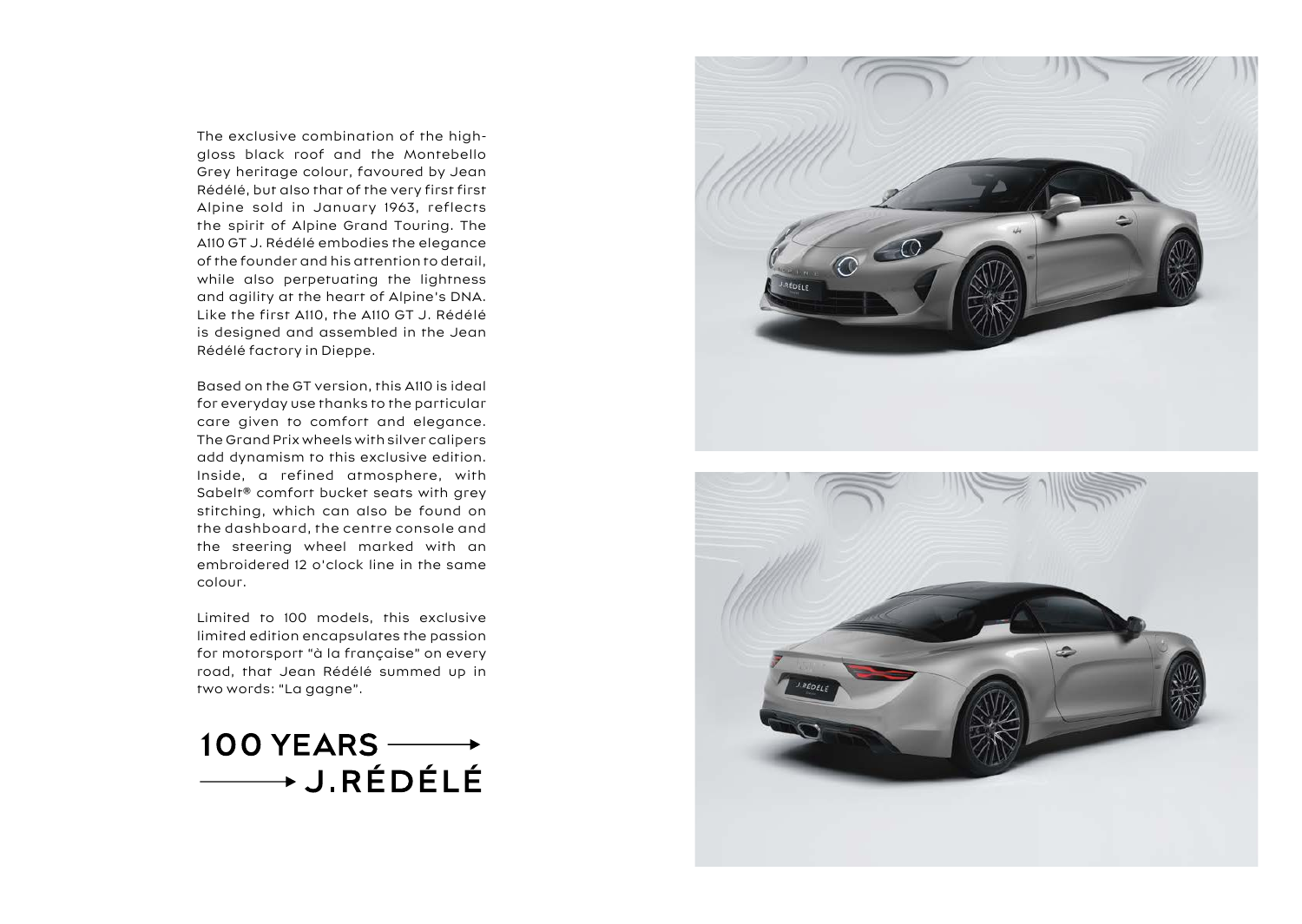## **A110**

## 100 YEARS  $\longrightarrow$  $\longrightarrow$  J.RÉDÉLÉ

#### TECHNICAL SPECIFICATIONS

#### Exterior design

- Two-Tone Tintcoat: Gris Montebello with Deep Black Contrast Roof
- 18" "Grand Prix" wheels with black diamond cut finish
- Brembo® brake calipers: Light grey
- Chrome Alpine logo on the front wings
- French flags on C-pillars
- LED transluscent tail lights with dynamic indicators stop lights and reversing lights

#### Interior design

- Black leather interior with gray stitching
- Sabelt® Comfort bucket seats
- Aluminium driver and passenger footrest
- Limited edition plate "A110 GT J. Rédélé" numbered and signed with J.Rédélé signature
- French flag on the door panels

### Driving

- Alpine chassis
- Automatic headlights and windscreen wipers
- Active sport exhaust
- High-performance front and rear Brembo® braking system (320 mm diameter)
- Mirror package: foldable exterior wing mirrors and interior anti-glare system
- Front and rear parking sensors, reversing camera with audible signal
- Storage package: cargo net behind the driver seat
- + storage case • Floormat with Alpine logo
- 



## Safety

- Hill-start assist (HSA)
- Driver and passenger airbags
- Seat belt reminder for driver & passenger
- with presence detection
- Anti-lock braking system (ABS)
- Emergency brake assist
- Manual airbag disactivation • Follow me home lighting
- Deactivatable stability control system
- Tyre inflation kit: compressor and cartridge
- 3rd brake light
- Anti-theft alarm pre-equipment
- Tyre pressure sensors

#### Multimedia/Audio

• Alpine multimedia system with touchscreen: navigation, AndroidAuto™ and Apple Carplay™, Bluetooth® compatibility, connected services, USB and Jack plugs • Focal® audio system

> **A110 GT J.RÉDÉLÉ**

001/100 **FABRIQUÉ À DIEPPE, FRANCE** 

| Rear tyres                 | 235/40 R       |
|----------------------------|----------------|
| Weight                     |                |
| Min. Kerb weight (min-max) | 1,119 kg-1,140 |
| Gross vehicle mass         | 1,360 kg       |

| Maximum speed | 155 mph |
|---------------|---------|
| $0-62$ mph    |         |
| $10-1000$ m   | 22.4 s  |

1,119 kg-1,140 kg

#### Consumption / emissions

| ' CO., emissions (WLTP) (1) | 154-160 g/km     |
|-----------------------------|------------------|
| Fuel tank capacity          | 45               |
| Fuel consumption            | 6.8 - 7 I/100 km |

(1) WLTP figures shown are for comparability purposes; only compare figures with vehicles tested to the same technical procedures. Actual real world driving results may vary depending on factors such as weather conditions, driving styles, vehicle load or any accessories fitted after registration. WLTP is a new test used for fuel consumption and CO<sub>2</sub> figures however until April 2020 the CO<sub>2</sub> figures are based on the outgoing (NEDC) test cycle which will be used to calculate vehicle tax on first registration. Please contact your Alpine Centre for WLTP figures for any selected options. Renault UK Limited t/a Alpine does not offer tax advice and recommends that all Company Car Drivers consult their own accountant with regards to their particular tax position

#### Engine

| Number of cylinders           | 4                              |
|-------------------------------|--------------------------------|
| Number of valves per cylinder |                                |
| Displacement                  | 1.798 cm <sup>3</sup>          |
| Maximum engine power          | 221 kW (300 hp) at 6,300 rpm   |
| Maximum torque                | 340 Nm from 2,400 at 6,000 rpm |
| Fuel                          | Petrol                         |

#### Transmission

| Transmission type | Rear-wheel drive                       |
|-------------------|----------------------------------------|
|                   | Dual clutch automatic gearbox, 7 gears |

#### Chassis

| Chassis                      | Aluminium frame (96%)                                             |
|------------------------------|-------------------------------------------------------------------|
| Front/rear axle              | Double-wishbone suspension system                                 |
| Body type                    | Coupe (rear mid-engine)                                           |
| Turning circle between kerbs | 11.4 m                                                            |
| <b>Brakes</b>                | Compact aluminium brake calipers<br>with integrated parking brake |
| Front brake disc diameter    | 320 (mm)                                                          |
| Rear brake disc diameter     | 320 (mm)                                                          |
| Front tyres                  | 205/40 R18                                                        |
| Rear tyres                   | 235/40 R18                                                        |
|                              |                                                                   |

| nour cyros |  |
|------------|--|
|            |  |
|            |  |
| Weight     |  |
|            |  |
|            |  |

| Rear tyres |  |
|------------|--|
| Weight     |  |